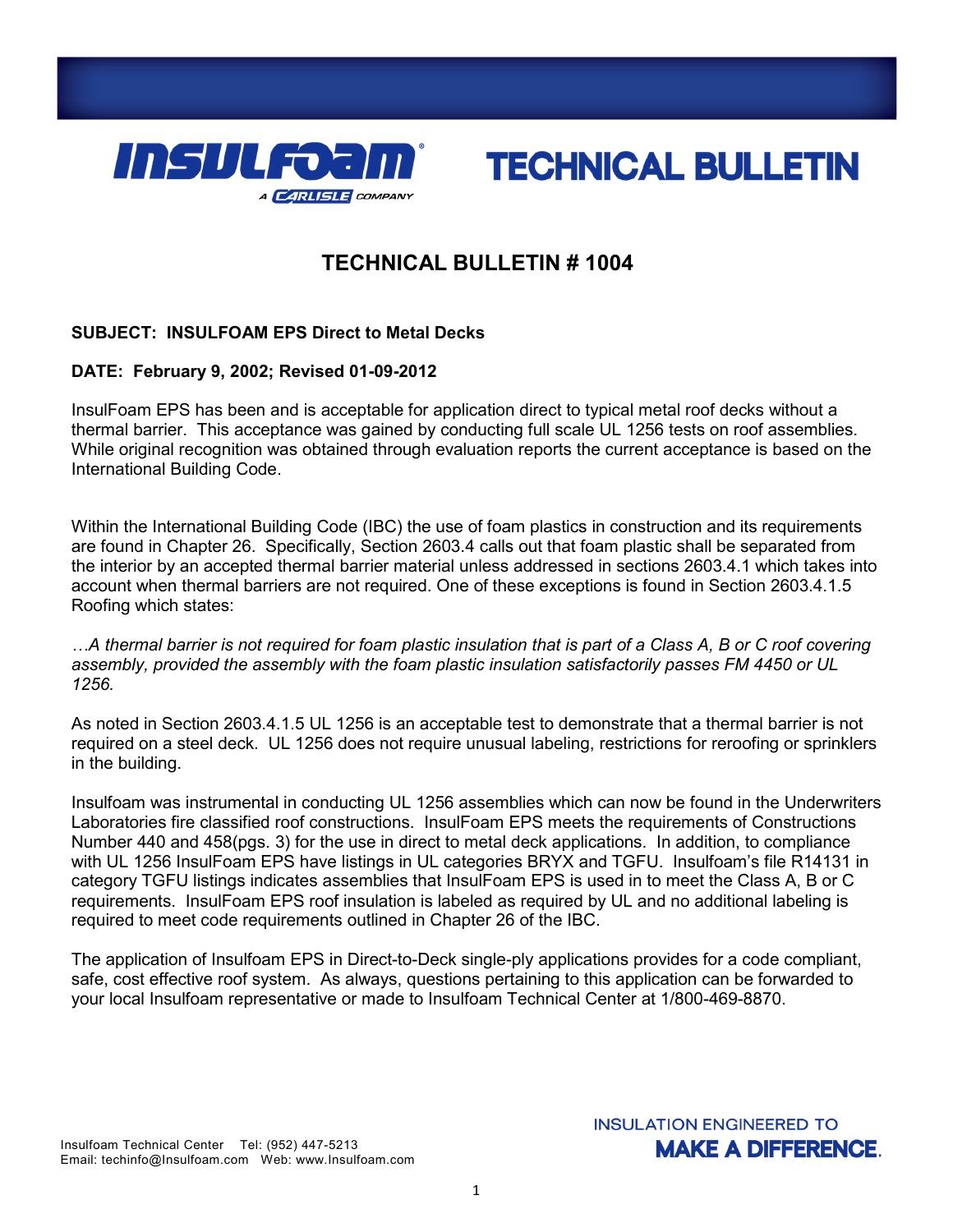



# **TECHNICAL BULLETIN #1004**

**ONLINE CERTIFICATIONS DIRECTORY** 

#### **Construction No. 458 TGKX.458 Roof Deck Constructions**

Page Bottom

#### Design/System/Construction/Assembly Usage Disclaimer

- . Authorities Having Jurisdiction should be consulted in all cases as to the particular requirements covering the installation and use of UL Certified products, equipment, system, devices, and materials.
- Authorities Having Jurisdiction should be consulted before construction.
- 
- Fire resistance assemblies and products are developed by the design submitter and have been investigated by UL for compliance with<br>applicable requirements. The published information cannot always address every constructi When field issues arise, it is recommended the first contact for assistance be the technical service staff provided by the product
- manufacturer noted for the design. Users of fire resistance assemblies are advised to consult the general Guide Information for each product category and each group of assemblies. The Guide Information includes specifics concerning alternate materials and alternate methods of construction.
- . Only products which bear UL's Mark are considered Certified.

#### **Roof Deck Constructions**

See General Information for Roof Deck Constructions



2. Steel Deck - No. 22 MSG min, 1-1/2 in, deep unperforated coated steel, fluted on 6 in, centers, Welded or mechanically fastened to supports in accordance with deck manufacturer's recommendations.

Insulfoam Technical Center Tel: (952) 447-5213 Email: techinfo@Insulfoam.com Web: www.Insulfoam.com

## **INSULATION ENGINEERED TO MAKE A DIFFERENCE.**